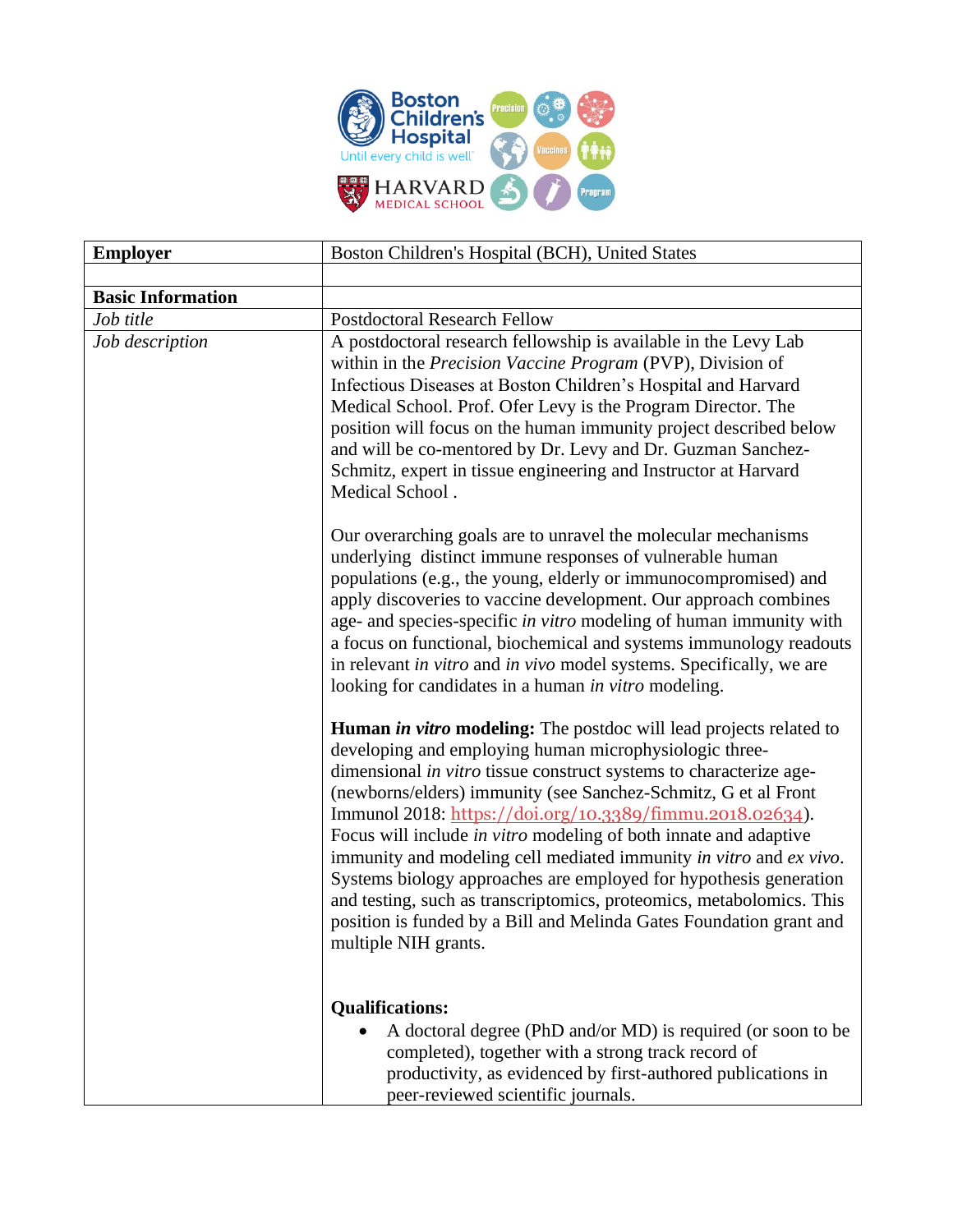|                             | The ideal candidate(s) will have a track record of applying<br>$\bullet$<br>innovative experimental strategies to tackle important<br>biologic problems, together with the communication and<br>interpersonal skills required to make a positive contribution to<br>a thriving intellectual environment.<br>Experience in maintaining good collaborative external and<br>$\bullet$<br>internal communications a bonus, with a focus on team<br>science and some willingness to contribute to project<br>management.<br>Experience in human in vitro modeling, such as Dendritic<br>$\bullet$<br>Cell, T cell evaluation a plus, but not required.<br>Prior experience in studying distinct human populations that<br>$\bullet$<br>vary by age, sex, underlying disease or other demographic<br>features is a plus.<br><b>Application information:</b><br>Review of applications will begin immediately. Applications<br>will be considered on a rolling basis.<br>Full-time position with competitive salary/benefits<br>$\bullet$<br>commensurate with experience. The position(s) is fully<br>funded and may be held for up to 5 years.<br>To apply, interested candidates should please email a<br>$\bullet$<br>curriculum vitae (CV) listing the names and contact<br>information for at least two references, a brief statement or<br>cover letter of research interests, motivation and experience<br>(no more than $\sim$ 1 page), and a publication/manuscript/pre-<br>print the candidate has written, to Dr. Guzman Sanchez-<br>Schmitz (guzman.sanchez-schmitz@childrens.harvard.edu)<br>and Ofer Levy (ofer.levy@childrens.harvard.edu).<br>Learn more about us:<br><b>BCH Website: bit.ly/PrecVaccines</b><br>Twitter: @PrecVaccines |
|-----------------------------|---------------------------------------------------------------------------------------------------------------------------------------------------------------------------------------------------------------------------------------------------------------------------------------------------------------------------------------------------------------------------------------------------------------------------------------------------------------------------------------------------------------------------------------------------------------------------------------------------------------------------------------------------------------------------------------------------------------------------------------------------------------------------------------------------------------------------------------------------------------------------------------------------------------------------------------------------------------------------------------------------------------------------------------------------------------------------------------------------------------------------------------------------------------------------------------------------------------------------------------------------------------------------------------------------------------------------------------------------------------------------------------------------------------------------------------------------------------------------------------------------------------------------------------------------------------------------------------------------------------------------------------------------------------------------------------------------------------------------------------------------|
|                             |                                                                                                                                                                                                                                                                                                                                                                                                                                                                                                                                                                                                                                                                                                                                                                                                                                                                                                                                                                                                                                                                                                                                                                                                                                                                                                                                                                                                                                                                                                                                                                                                                                                                                                                                                   |
| <b>Advanced Information</b> |                                                                                                                                                                                                                                                                                                                                                                                                                                                                                                                                                                                                                                                                                                                                                                                                                                                                                                                                                                                                                                                                                                                                                                                                                                                                                                                                                                                                                                                                                                                                                                                                                                                                                                                                                   |
| Type of job<br>Discipline   | Postdoctoral<br><b>Biomedicine</b>                                                                                                                                                                                                                                                                                                                                                                                                                                                                                                                                                                                                                                                                                                                                                                                                                                                                                                                                                                                                                                                                                                                                                                                                                                                                                                                                                                                                                                                                                                                                                                                                                                                                                                                |
| Required qualification      | PhD                                                                                                                                                                                                                                                                                                                                                                                                                                                                                                                                                                                                                                                                                                                                                                                                                                                                                                                                                                                                                                                                                                                                                                                                                                                                                                                                                                                                                                                                                                                                                                                                                                                                                                                                               |
| Job duration                | <b>Fixed Term</b>                                                                                                                                                                                                                                                                                                                                                                                                                                                                                                                                                                                                                                                                                                                                                                                                                                                                                                                                                                                                                                                                                                                                                                                                                                                                                                                                                                                                                                                                                                                                                                                                                                                                                                                                 |
| Job hours                   | <b>Full Time</b>                                                                                                                                                                                                                                                                                                                                                                                                                                                                                                                                                                                                                                                                                                                                                                                                                                                                                                                                                                                                                                                                                                                                                                                                                                                                                                                                                                                                                                                                                                                                                                                                                                                                                                                                  |
| $Job$ location $-City$      | <b>Boston</b>                                                                                                                                                                                                                                                                                                                                                                                                                                                                                                                                                                                                                                                                                                                                                                                                                                                                                                                                                                                                                                                                                                                                                                                                                                                                                                                                                                                                                                                                                                                                                                                                                                                                                                                                     |
| Job location – Country      | <b>United States</b>                                                                                                                                                                                                                                                                                                                                                                                                                                                                                                                                                                                                                                                                                                                                                                                                                                                                                                                                                                                                                                                                                                                                                                                                                                                                                                                                                                                                                                                                                                                                                                                                                                                                                                                              |
| Job location - State        | МA                                                                                                                                                                                                                                                                                                                                                                                                                                                                                                                                                                                                                                                                                                                                                                                                                                                                                                                                                                                                                                                                                                                                                                                                                                                                                                                                                                                                                                                                                                                                                                                                                                                                                                                                                |
|                             |                                                                                                                                                                                                                                                                                                                                                                                                                                                                                                                                                                                                                                                                                                                                                                                                                                                                                                                                                                                                                                                                                                                                                                                                                                                                                                                                                                                                                                                                                                                                                                                                                                                                                                                                                   |
| <b>Applications</b>         |                                                                                                                                                                                                                                                                                                                                                                                                                                                                                                                                                                                                                                                                                                                                                                                                                                                                                                                                                                                                                                                                                                                                                                                                                                                                                                                                                                                                                                                                                                                                                                                                                                                                                                                                                   |
| How applicants should apply | ofer.levy@childrens.harvard.edu, Guzman.Sanchez-                                                                                                                                                                                                                                                                                                                                                                                                                                                                                                                                                                                                                                                                                                                                                                                                                                                                                                                                                                                                                                                                                                                                                                                                                                                                                                                                                                                                                                                                                                                                                                                                                                                                                                  |
| $-$ by email to both emails | Schmitz@childrens.harvard.edu                                                                                                                                                                                                                                                                                                                                                                                                                                                                                                                                                                                                                                                                                                                                                                                                                                                                                                                                                                                                                                                                                                                                                                                                                                                                                                                                                                                                                                                                                                                                                                                                                                                                                                                     |
| Deadline for application    | Aug 8, 2022                                                                                                                                                                                                                                                                                                                                                                                                                                                                                                                                                                                                                                                                                                                                                                                                                                                                                                                                                                                                                                                                                                                                                                                                                                                                                                                                                                                                                                                                                                                                                                                                                                                                                                                                       |